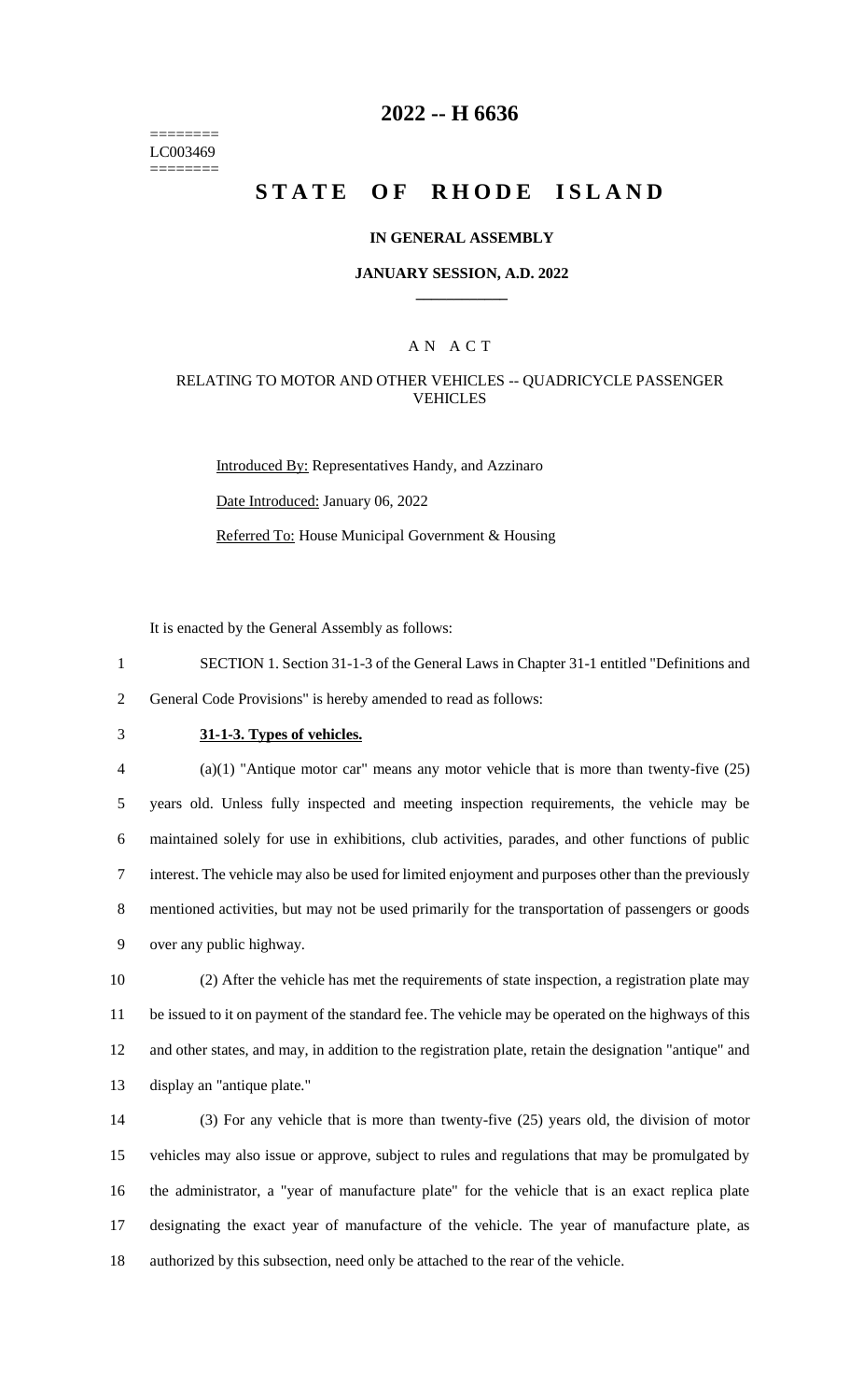(b)(1) "Antique motorcycle" means any motorcycle that is more than twenty-five (25) years old. Unless fully inspected and meeting inspection requirements, the vehicle shall be maintained solely for use in exhibitions, club activities, parades, and other functions of public interest. The vehicle may also be used for limited enjoyment and purposes other than the previously mentioned activities, but may not be used primarily for the transportation of passengers or goods over any public highway; and

 (2) After the vehicle has met the requirements of state inspection, a registration plate may be issued to it, on payment of the standard fee, and the vehicle may be operated on the highways of this and other states, and may, in addition to the registration plate, retain the designation "antique" and display an "antique plate."

 (c) "Authorized emergency vehicle" means vehicles of the fire department (fire patrol); police vehicles; vehicles of the department of corrections while in the performance of official duties; vehicles used by the state bomb squad within the office of state fire marshal; vehicles of municipal departments or public service corporations designated or authorized by the administrator as ambulances and emergency vehicles; and privately owned motor vehicles of volunteer firefighters or privately owned motor vehicles of volunteer ambulance drivers or attendants, as authorized by the department chief or commander and permitted by the Rhode Island Association of Fire Chiefs and Rhode Island Association of Police Chiefs Joint Committee for Volunteer Warning Light Permits.

 (d) "Automobile" means, for registration purposes, every motor vehicle carrying passengers other than for hire.

 (e) "Bicycle" means every vehicle having two (2) tandem wheels, except scooters and similar devices, propelled exclusively by human power, and upon which a person may ride.

 (f) "Camping recreational vehicle" means a vehicular type camping unit, certified by the manufacturer as complying with ANSI A119.2 Standards, designed primarily as temporary living quarters for recreation that has either its own motor power or is mounted on, or towed by, another vehicle. The basic units are tent trailers, fifth-wheel trailers, motorized campers, travel trailers, and pick-up campers.

 (g) "Electric motorized bicycle" means a motorized bicycle that may be propelled by human power or electric motor power, or by both, with an electric motor rated not more than two (2) (S.A.E.) horsepower, that is capable of a maximum speed of not more than twenty-five (25) miles per hour.

 (h) "Electric personal assistive mobility device" ("EPAMD") is a self-balancing, non-tandem two-wheeled (2) device, designed to transport only one person, with an electric propulsion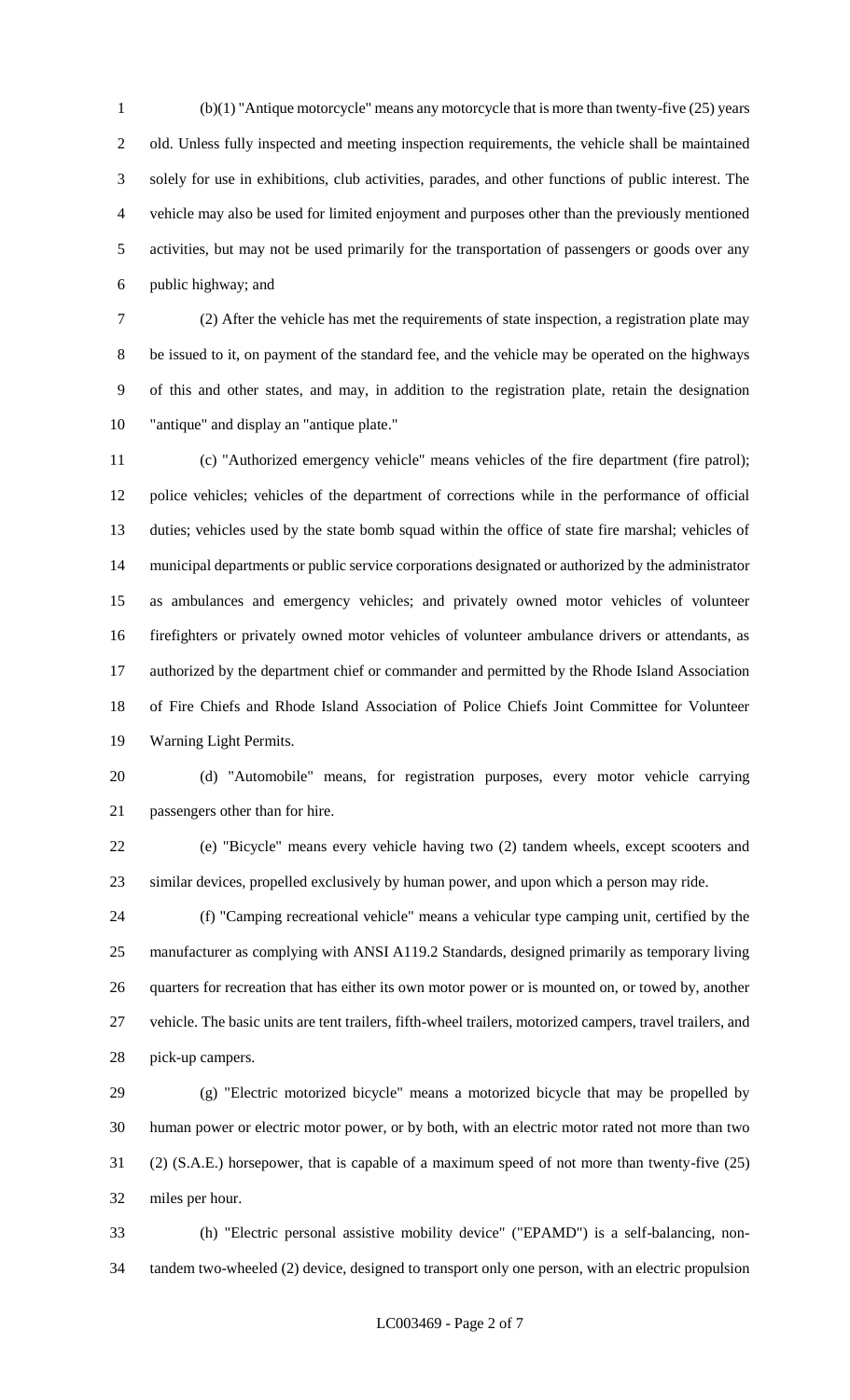system that limits the maximum speed of the device to fifteen (15) miles per hour.

 (i) "Fifth-wheel trailer": A towable recreational vehicle, not exceeding four hundred (400) square feet in area, designed to be towed by a motorized vehicle that contains a towing mechanism that is mounted above or forward of the tow vehicle's rear axle and that is eligible to be registered for highway use.

 (j) "Hearse" means every motor vehicle used for transporting human corpses. A hearse shall be considered an automobile for registration purposes.

 (k) "Jitney or bus" means: (1) A "public bus" that includes every motor vehicle, trailer, semi-trailer, tractor trailer, or tractor trailer combination, used for the transportation of passengers for hire, and operated wholly or in part upon any street or highway as a means of transportation similar to that afforded by a street railway company, by indiscriminately receiving or discharging passengers, or running on a regular route or over any portion of one, or between fixed termini; or (2) A "private bus" that includes every motor vehicle other than a public bus or passenger van designed for carrying more than ten (10) passengers and used for the transportation of persons, and every motor vehicle other than a taxicab designed and used for the transportation of persons for compensation.

 (l) "Motorcycle" means only those motor vehicles having not more than three (3) wheels in contact with the ground and a saddle on which the driver sits astride, except bicycles with helper motors as defined in subsection (n) of this section.

 (m) "Motor-driven cycle" means every motorcycle, including every motor scooter, with a motor of no greater than five (5) horsepower, except bicycles with helper motors as defined in subsection (n) of this section.

 (n) "Motorized bicycles" means two-wheel (2) vehicles that may be propelled by human power or helper power, or by both, with a motor rated not more than four and nine-tenths (4.9) horsepower and not greater than fifty (50) cubic centimeters, that are capable of a maximum speed of not more than thirty (30) miles per hour.

 (o) "Motorized camper": A camping recreational vehicle, built on, or permanently attached to, a self-propelled motor vehicle chassis cab or van that is an integral part of the completed vehicle.

 (p) "Motorized tricycles" means tricycles that may be propelled by human power or helper motor, or by both, with a motor rated no more than 1.5 brake horsepower that is capable of a maximum speed of not more than thirty (30) miles per hour.

 (q) "Motorized wheelchair" means any self-propelled vehicle, designed for, and used by, a person with a disability that is incapable of speed in excess of eight (8) miles per hour.

(r) "Motor scooter" means a motor-driven cycle with a motor rated not more than four and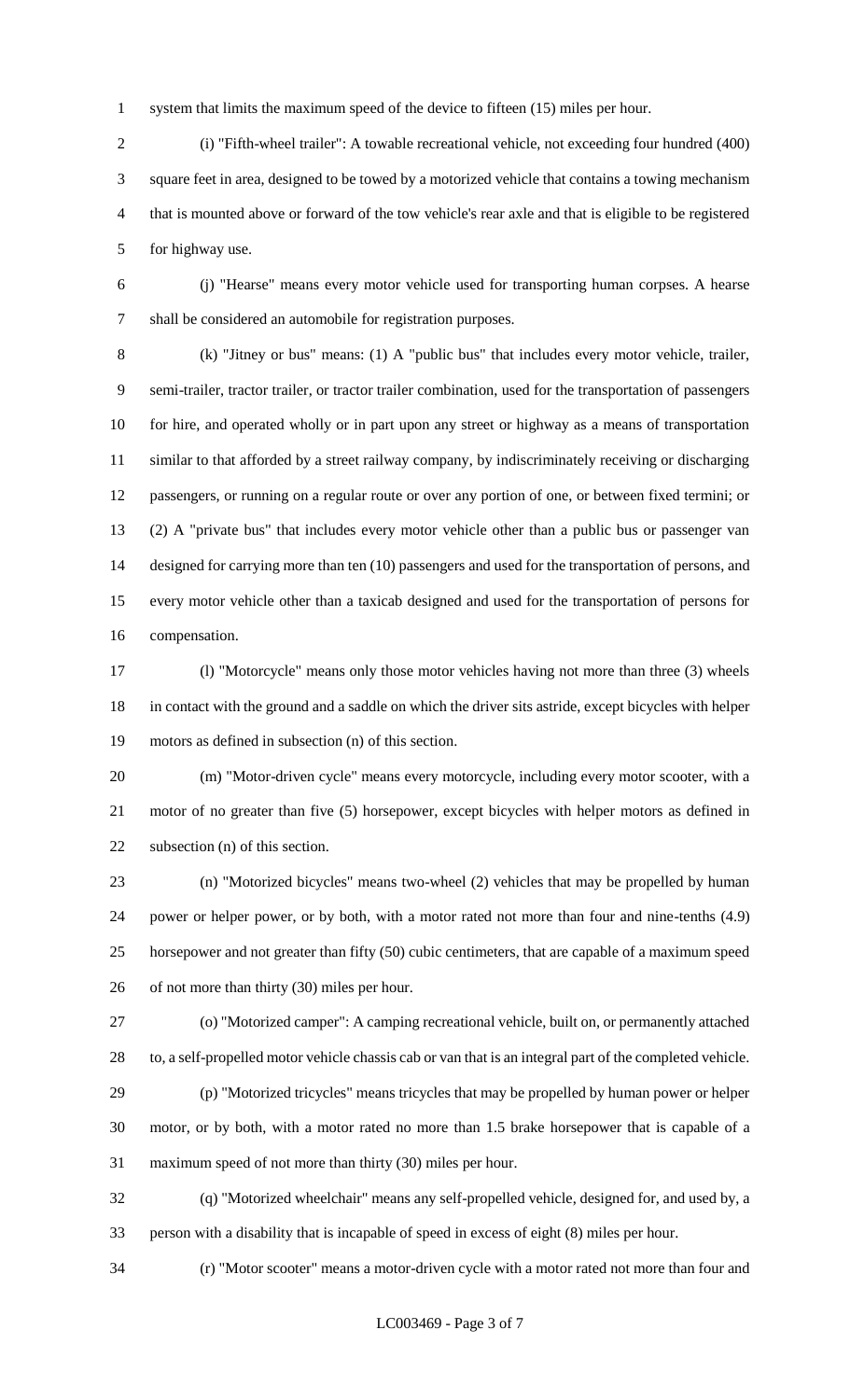nine-tenths (4.9) horsepower and not greater than fifty (50) cubic centimeters that is capable of a maximum speed of not more than thirty (30) miles per hour.

 (s) "Motor vehicle" means every vehicle that is self-propelled or propelled by electric power obtained from overhead trolley wires, but not operated upon rails, except vehicles moved exclusively by human power, an EPAMD and electric motorized bicycles as defined in subsection (g) of this section, and motorized wheelchairs.

 (t) "Motor vehicle for hire" means every motor vehicle other than jitneys, public buses, hearses, and motor vehicles used chiefly in connection with the conduct of funerals, to transport persons for compensation in any form, or motor vehicles rented for transporting persons either with or without furnishing an operator.

 (u) "Natural gas vehicle" means a vehicle operated by an engine fueled primarily by natural gas.

 (v) "Park trailer": A camping recreational vehicle that is eligible to be registered for highway use and meets the following criteria: (1) Built on a single chassis mounted on wheels; and (2) Certified by the manufacturer as complying with ANSI A119.5.

 (w) "Passenger van" means every motor vehicle capable of carrying ten (10) to fourteen (14) passengers plus an operator and used for personal use or on a not-for-hire basis. Passenger vans may be used for vanpools, transporting passengers to and from work locations, provided that the operator receives no remuneration other than free use of the vehicle.

 (x) "Pedal carriage" (also known as "quadricycles") means a nonmotorized bicycle with four (4) or more wheels operated by one or more persons for the purpose of, or capable of, transporting additional passengers in seats or on a platform made a part of or otherwise attached to the pedal carriage. The term shall not include a bicycle with trainer or beginner wheels affixed to it, nor shall it include a wheelchair or other vehicle with the purpose of operation by or for the transportation of a person with a disability, nor shall it include a tricycle built for a child or an adult with a seat for only one operator and no passenger.

 (y) "Pick-up camper": A camping recreational vehicle consisting of a roof, floor, and sides designed to be loaded onto and unloaded from the back of a pick-up truck.

 (z) "Quadricycles passenger vehicle" means a four-wheeled vehicle propelled by operator and passengers pedaling with support, as needed from a battery powered engine. It may not carry more than sixteen (16) passengers and an operator. The motor is used exclusively to propel the bicycle, and shall not be capable of providing assistance when the bicycle reaches a speed of twenty (20) miles per hour. Its dimensions shall not exceed one hundred and five-tenths inches (100.5") in height ninety-four inches (94") in width, or two hundred sixteen inches (216") in length. Cities and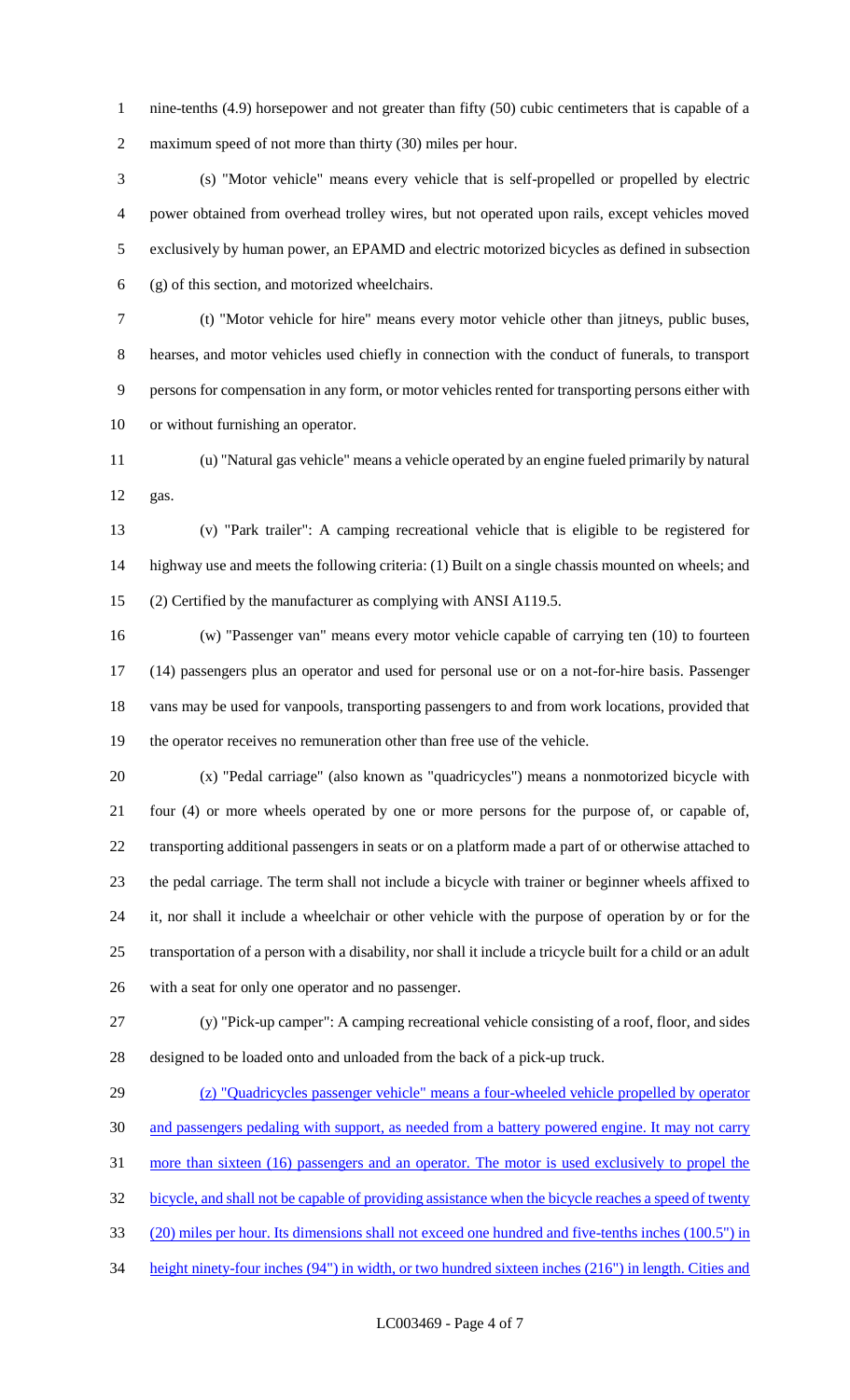1 towns that enact resolutions to allow these vehicles may permit their use on all roads on which

bicycle use is allowed; provided, however, that use of these vehicles shall be further subject to

approval by the local police chief.

 $\frac{1}{2}$  (z)(aa) "Rickshaw" (also known as "pedi cab") means a nonmotorized bicycle with three (3) wheels operated by one person for the purpose of, or capable of, transporting additional passengers in seats or on a platform made a part of, or otherwise attached to, the rickshaw. This definition shall not include a bicycle built for two (2) where the operators are seated one behind the other, nor shall it include the operation of a bicycle with trainer or beginner wheels affixed thereto, nor shall it include a wheelchair or other vehicle with the purpose of operation by or for the transportation of a person with a disability.

11 (aa)(bb) "School bus" means every motor vehicle owned by a public or governmental agency, when operated for the transportation of children to or from school; or privately owned, when operated for compensation for the transportation of children to or from school.

14 (bb)(cc) "Suburban vehicle" means every motor vehicle with a convertible or interchangeable body or with removable seats, usable for both passenger and delivery purposes, and including motor vehicles commonly known as station or depot wagons or any vehicle into which access can be gained through the rear by means of a hatch or trunk and where the rear seats can be folded down to permit the carrying of articles as well as passengers.

19  $\left(\frac{ce}{dd}\right)$  "Tent trailer": A towable recreational vehicle that is mounted on wheels and constructed with collapsible partial side walls that fold for towing by another vehicle and unfold for use and that is eligible to be registered for highway use.

22 (dd)(ee) "Trackless trolley coach" means every motor vehicle that is propelled by electric power obtained from overhead trolley wires, but not operated on rails.

24 (ee)(ff) "Travel trailer": A towable recreational vehicle, not exceeding three hundred twenty square feet (320 sq. ft.) in area, designed to be towed by a motorized vehicle containing a towing mechanism that is mounted behind the tow vehicle's bumper and that is eligible to be registered for highway use.

28  $(ff)(gg)$  "Vehicle" means every device in, upon, or by which any person or property is or may be transported or drawn upon a highway, except devices used exclusively upon stationary rails or tracks.

 SECTION 2. Chapter 31-3 of the General Laws entitled "Registration of Vehicles" is hereby amended by adding thereto the following section:

**31-3-31.4. Quadricycle passenger vehicles permitted.** 

(a) Cities and towns may enact an ordinance that regulates quadricycles, as defined in §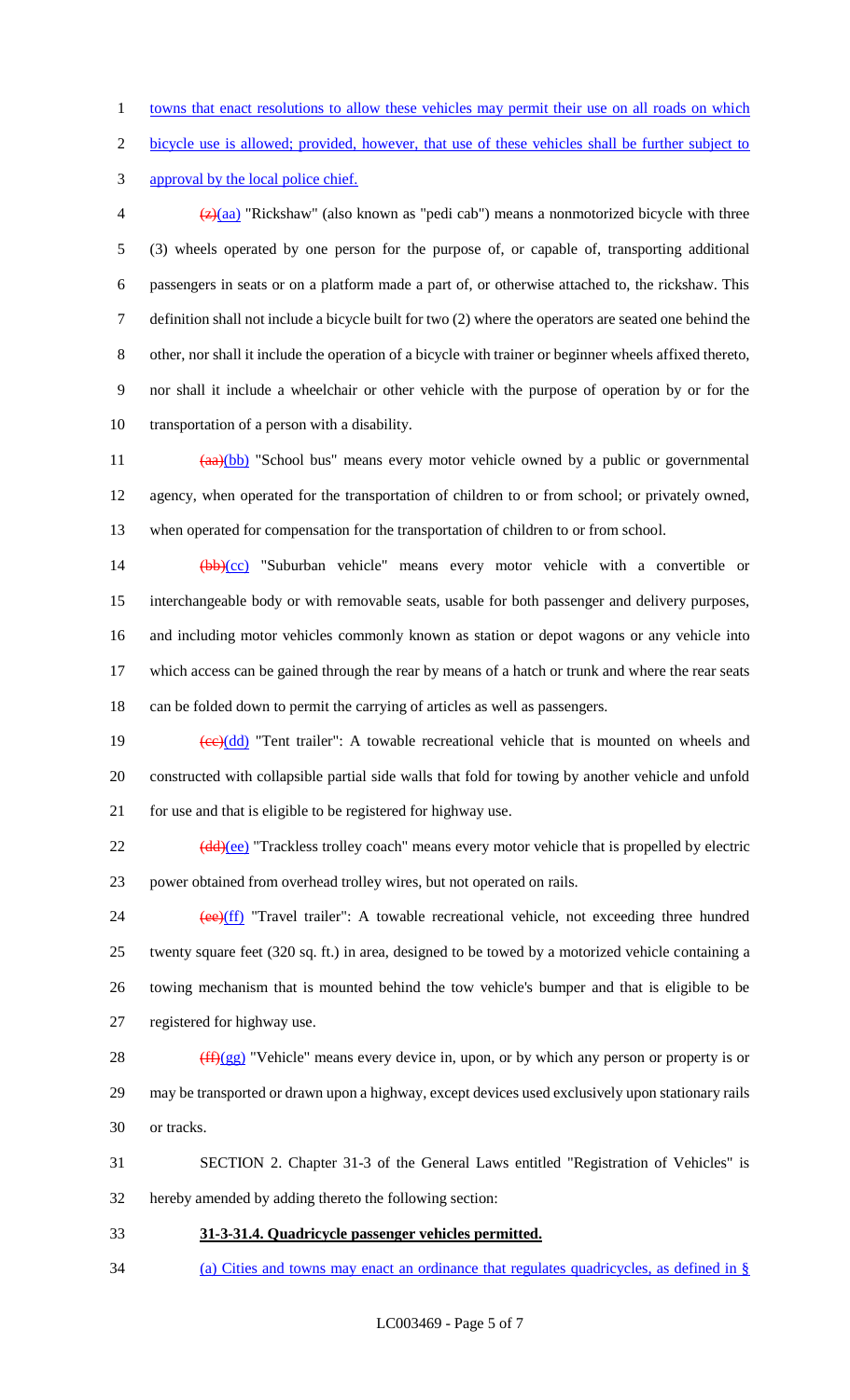- 1 31-1-3 and permit their use on all roads where bicycle use is permitted; provided, however, that the
- 2 use of these vehicles shall be further subject to approval by the local police chief.
- 3 (b) All operators of quadricycles shall hold a license to operate a motor vehicle.
- 4 (c) All owners and operators of quadricycles shall carry a minimum liability insurance
- 5 policy of one million dollars (\$1,000,000) on those vehicles.
- 6 (d) No operator, owner, nor vendor shall sell or permit the sale or use of alcohol on or from
- 7 their quadricycle.
- 8 SECTION 3. This act shall take effect upon passage.

LC003469 ========

 $=$